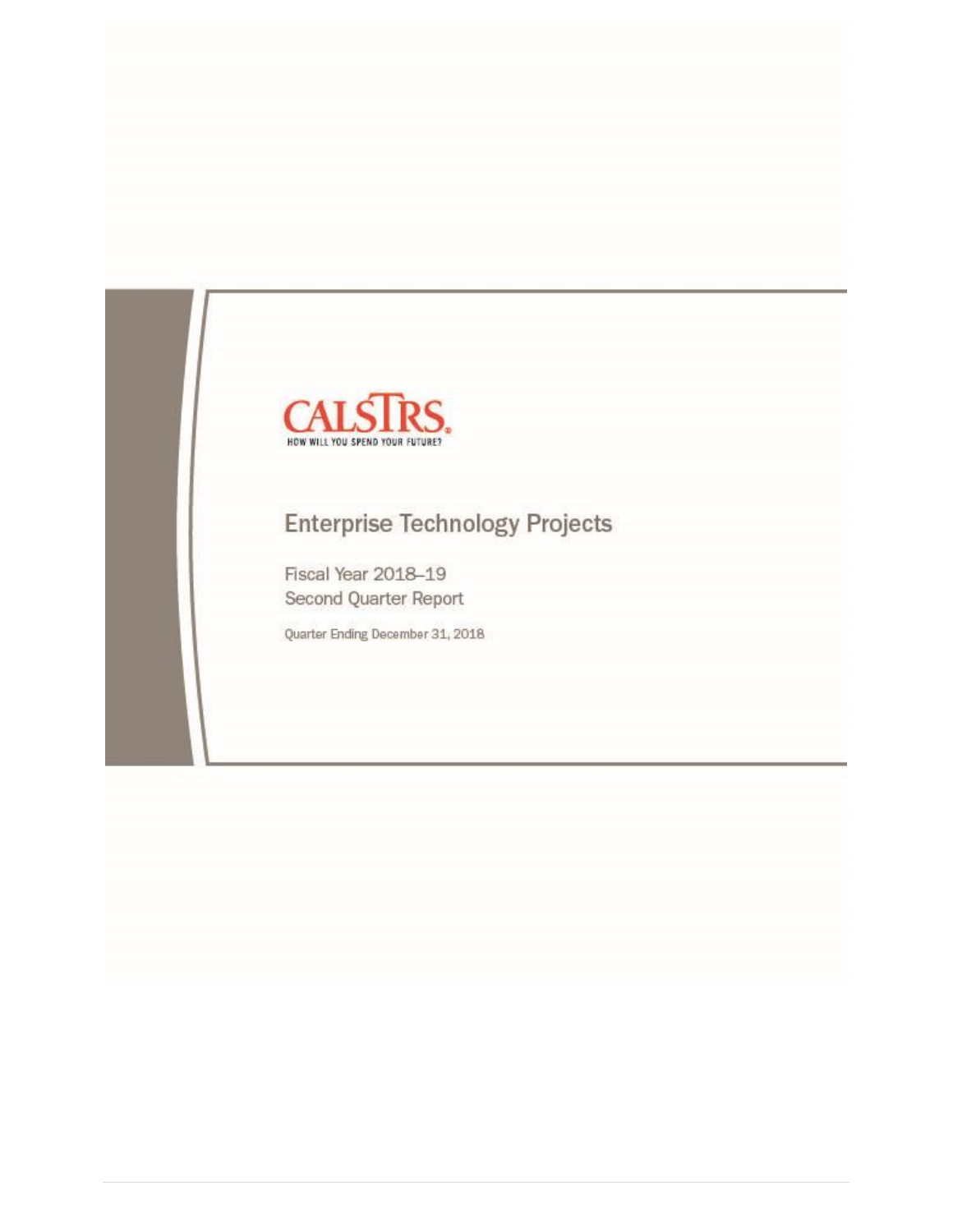At the end of the second quarter for fiscal year 2018-19, CalSTRS had twelve enterprise projects, four major projects over \$1 million and eight additional projects under \$1 million.

Of the eight projects under \$1 million, one was completed, one was implemented and is being closed, five are on track to be completed within schedule and budget, and one has not started.

The Project Management Office (PMO) monitors and reports on the technology appropriations budget and enterprise projects' status, monthly to the Enterprise Program Investment Council (EPIC) and quarterly to the Teachers' Retirement Board.

## **Enterprise Program Investment Council Members**

**Jack Ehnes** Chief Executive Officer

**Julie Underwood** Chief Financial Officer

**Cassandra Lichnock** Chief Operating Officer

**Lisa Blatnick** Chief of Administrative Services

**Grant Boyken** Public Affairs Executive Officer

**Andrew Roth** Benefits and Services Executive Officer

**Ashish Jain** Chief Technology Officer

> **Debra Smith** Chief Operating Investment Officer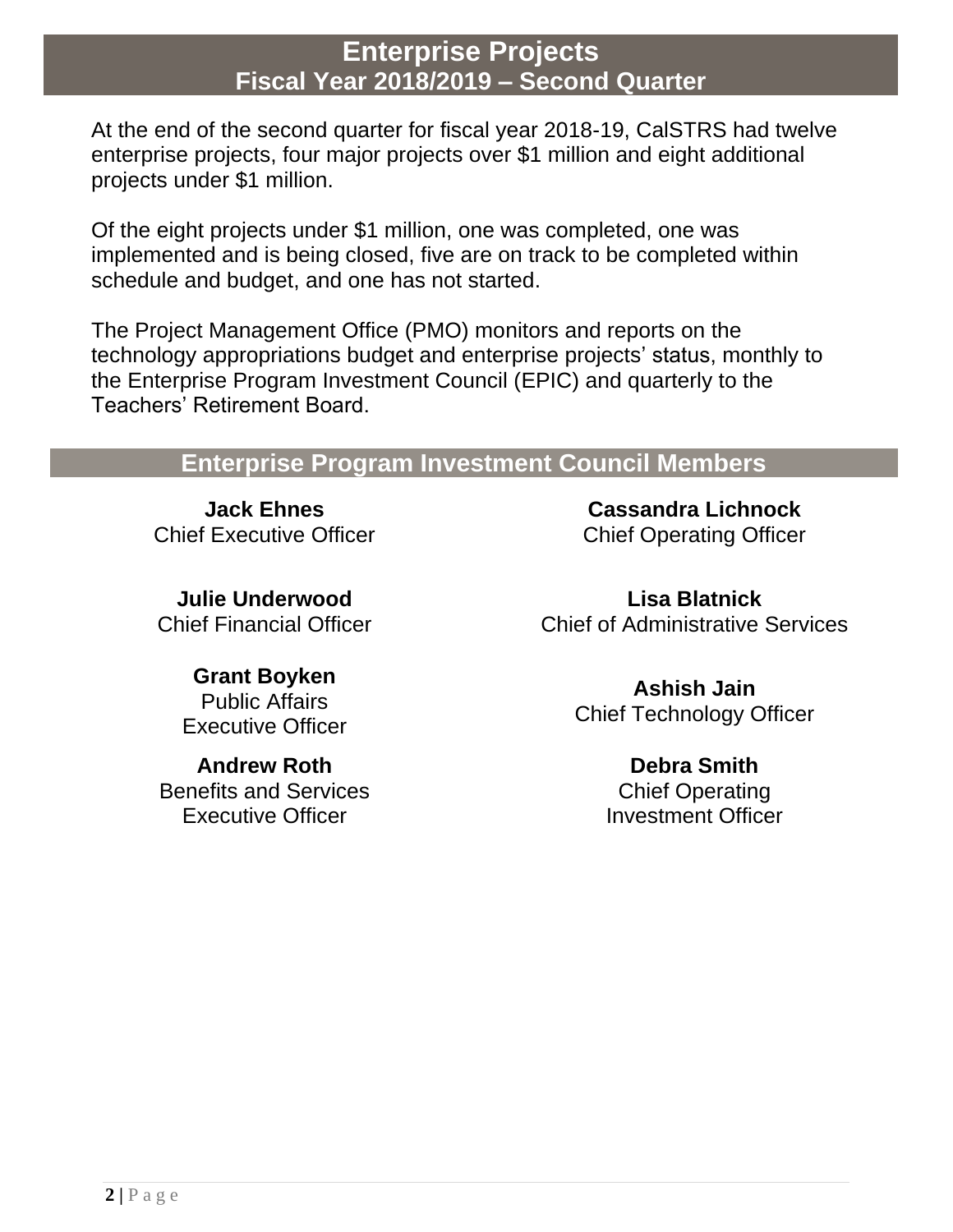| <b>Project Name</b>            | <b>Project Duration</b> | <b>Schedule</b> | <b>Project</b><br>Budget <sup>1</sup> | <b>Budget</b><br>Expended <sup>2</sup> | <b>Budget</b>          |
|--------------------------------|-------------------------|-----------------|---------------------------------------|----------------------------------------|------------------------|
| <b>Business Transformation</b> | Jul 2016 - Jun 2021     |                 | \$16,416,930                          | \$5,250,586                            |                        |
| <b>Data Preparation</b>        | Nov 2011 - Jul 2020     |                 | \$25,981,894                          | \$17,054,1292                          |                        |
| <b>Pension Solution</b>        | Jul 2014 - Jan 2023     |                 | \$285,833,040                         | \$139,304,742                          | $\bullet$ <sup>3</sup> |
| <b>SAP SuccessFactors</b>      | Dec 2018 - Jun 2020     |                 | $$1.2M - 1.7M$                        | \$0                                    | $\blacksquare$ 4       |

 $4$  SAP SuccessFactors – Represents an average of estimates to complete Phase 1; actual budget to be determined through the procurement process.

| Schedule<br>، Budget Indicators<br>Track<br>Оn |  | Warning | Critical |  | Complete |  | Cancelled |  | Started<br>Noi |
|------------------------------------------------|--|---------|----------|--|----------|--|-----------|--|----------------|
|------------------------------------------------|--|---------|----------|--|----------|--|-----------|--|----------------|

 $\overline{a}$ 

3 | P a g e

 $1$  Project Total Budget – Amount represents the sum of the projects' prior years' actual expended, remaining encumbrances, and current and future years budgeted amounts.

 $2$  Total Expended – Amount represents the total expended.

<sup>3</sup> Pension Solution – Represents the actual and projected amounts for the project thru December 31, 2018.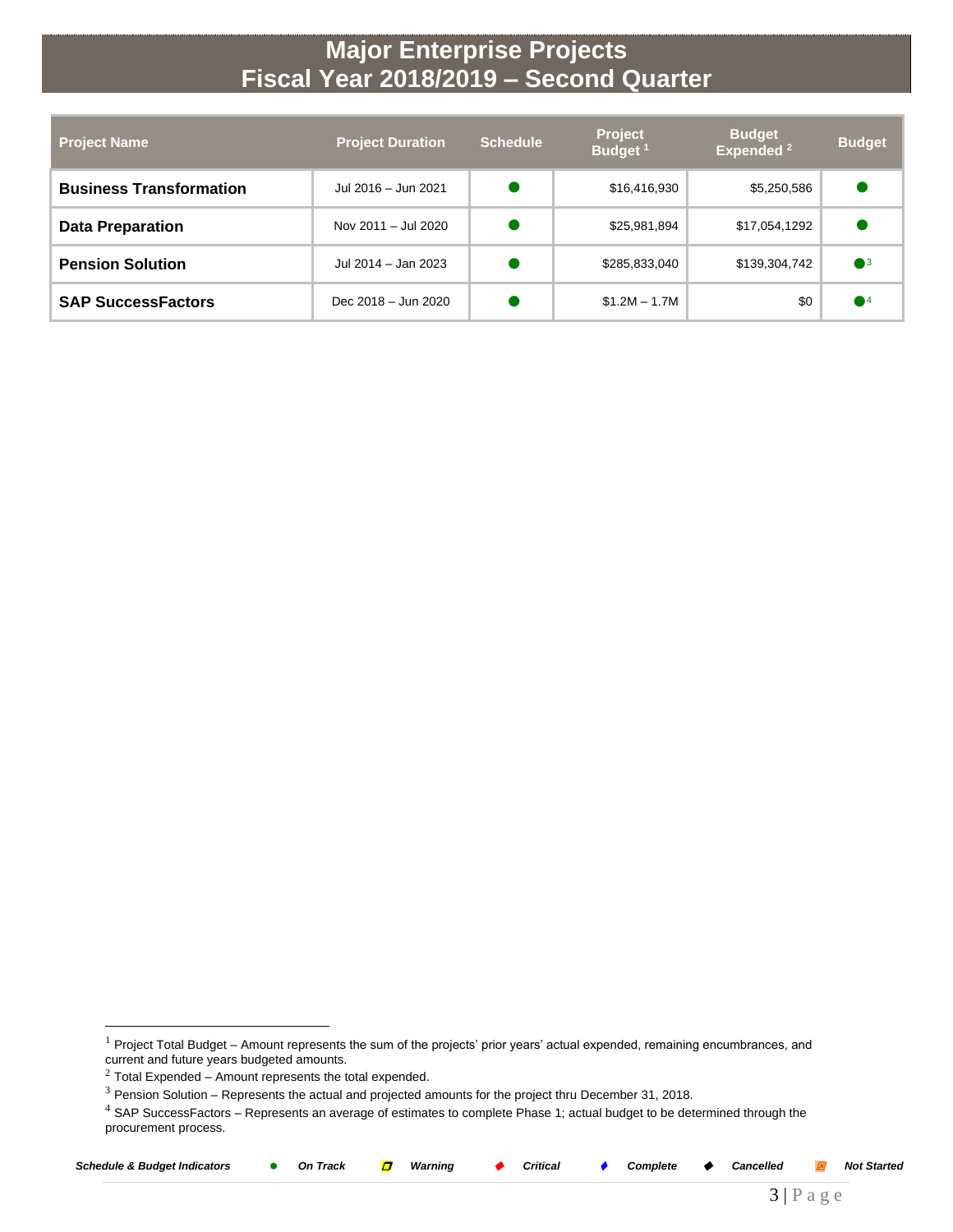| <b>Project Name</b>               | <b>Purpose</b>                                                                                                                                                                                                                                               | Accomplishments/Progress                                                                                                                                                                                                                                                                                                                                                                                                                                                                                                                                                                                                                                                                                                                                                                                                                                     |
|-----------------------------------|--------------------------------------------------------------------------------------------------------------------------------------------------------------------------------------------------------------------------------------------------------------|--------------------------------------------------------------------------------------------------------------------------------------------------------------------------------------------------------------------------------------------------------------------------------------------------------------------------------------------------------------------------------------------------------------------------------------------------------------------------------------------------------------------------------------------------------------------------------------------------------------------------------------------------------------------------------------------------------------------------------------------------------------------------------------------------------------------------------------------------------------|
| <b>Business</b><br>Transformation | The Business Transformation<br>project supports business areas<br>and prepares staff for impacts,<br>changes and benefits from large<br>enterprise modernization efforts.<br><b>Total Project Budget</b><br>\$16.4 Million<br><b>Project Budget Expended</b> | Period Ending December 31, 2018:<br>Developed a strategy and approach to delivering multiple employer<br>П<br>reporting functionality presentations to CalSTRS.<br>Drafted the Member Account Services Training Assessment Report.<br>٠<br>Identified, defined and reviewed 382 terms for the Pension Solution<br>terminology repository.<br>Began the employer reporting functionality training design phase.<br>Conducted a Readiness Assessment focus group with a subset of<br>$\blacksquare$<br>Technology Services leadership and staff.<br>Delivered the Business Process Readiness (BPR) summary to the<br>П<br>Disability and Survivor Benefits (DaSB) Director for the Process<br>Disability Benefit Application BPR.<br>Completed delivery of the 5th class in the Doing Change Management<br>$\blacksquare$<br>Series - Leaders' Role in Change. |
|                                   | 32%<br>68%<br>● % Expended<br>• % Remaining                                                                                                                                                                                                                  | Planned Deliverables by March 31, 2019:<br>Develop transition support roadmaps templates to inform business areas<br>ш<br>of impactful activities from the Pension Solution project, Business<br>Transformation schedules and transition and readiness activities needing<br>completion by the business area.<br>Complete the larger roll-out of information to the enterprise as a follow up<br>п<br>to the employer reporting functionality presentation.                                                                                                                                                                                                                                                                                                                                                                                                  |



## **Project Schedule Status Timeline**

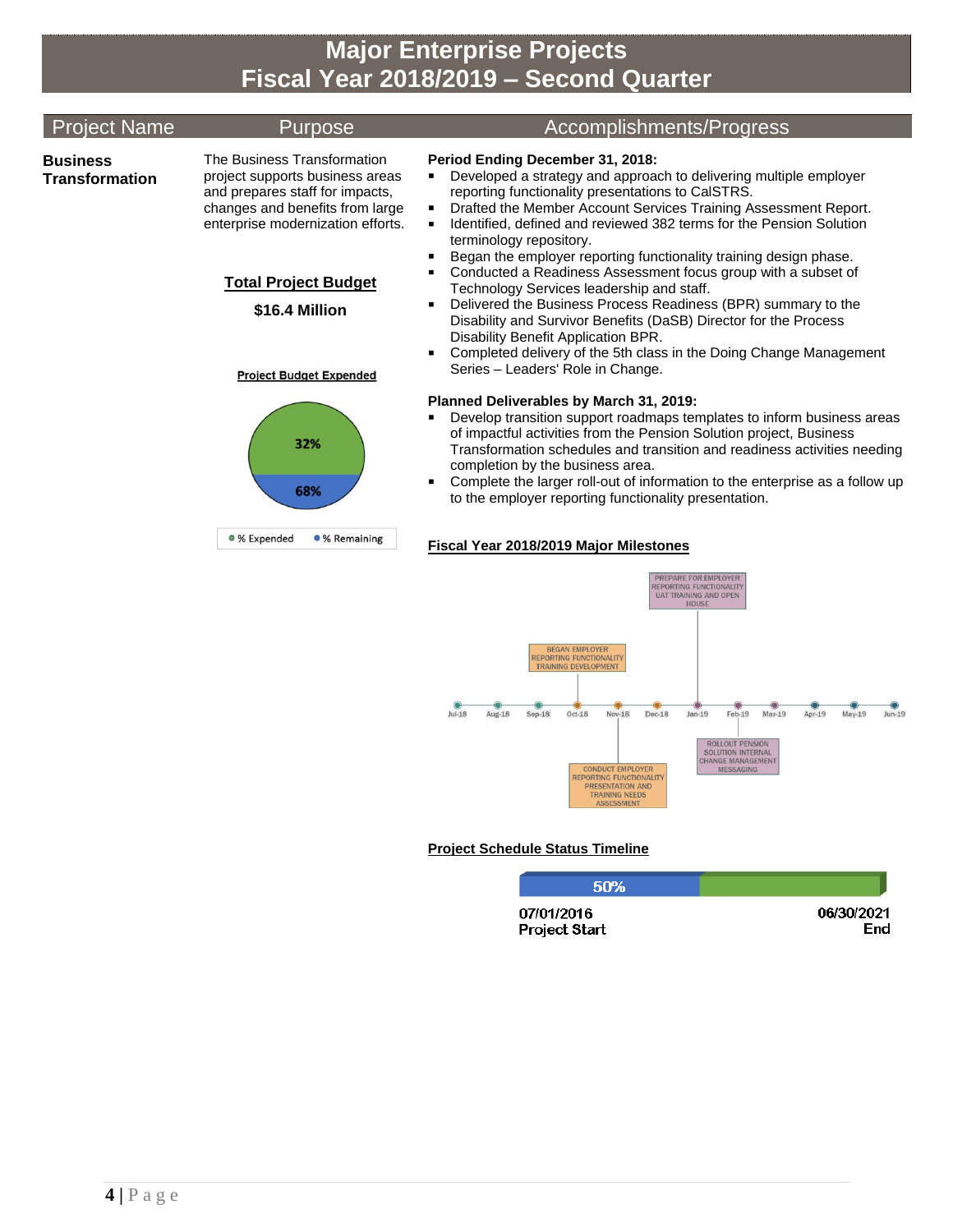#### Project Name Purpose Accomplishments/Progress **Data Preparation** The Data Preparation project is in **Period Ending December 31, 2018:** the second phase of data Completed Phase 1 Reported vs. Calculated<sup>5</sup> Benefit Adjustments. cleansing to include data clean-up and preparation for conversion to **Planned Deliverables by March 31, 2019:** ■ Complete Termination Out of Balance<sup>6</sup> – Non-Member Accounts. the new pension administration **• Complete the Member Lifecycle<sup>7</sup> – Change of Membership Dates.** system. **Fiscal Year 2018/2019 Major Milestones Total Project Budget** COMPLETE MEMBER<br>LIFECYCLE (REVERSE AND<br>REREPORT) **\$25.9 Million** OMPLETE TERMINATION OU<br>OF BALANCE (NON-MEMBER **Project Budget Expended** 66%  $Jul-18$  $Aug-18$  $Sep-18$  $Oct-18$  $Nov-18$  $Dec-18$  $Jan-19$  $Feb-19$  $Mar-19$  $Arr-19$  $Mav-19$  $Jun-19$ **COMPLETE MEMBER** LIFECYCLE (CHANGE OF<br>MEMBERSHIP DATES) 34% COMPLETED PHASE 1<br>REPORTED VS. CALCULATED<br>RENEFIT ADJUSTMENTS **IEMBER LIFECYCLE (LIN** SPLITTING) AND<br>TERMINATION OUT OF<br>BALANCE (CONTR. AFTER **BENEFIT ADJUSTMENTS** BED) · % Expended ● % Remaining

### **Data Fixes Completed to Date**

- 107 Basic Issues
- 4 Complex Issues
	- o Archive Flag

 $\overline{a}$ 

- o Clearing of Exceptions
- o Reported vs. Calculated
- o Multiple Subsequent Year Contribution Line **Adjustments**

## **Project Schedule Status Timeline**

| 82%                  |            |
|----------------------|------------|
| 11/01/2011           | 07/31/2020 |
| <b>Project Start</b> | End        |

 $<sup>5</sup>$  Reported vs. Calculated - Ensure the contribution amounts on individual employer reporting lines are calculated amounts rather than</sup> incorrectly reported amounts, with a tolerance of one-cent variance.

 $6$  Termination Out of Balance - Correction of erroneous contribution and interest amounts on accounts that were not closed out correctly after benefit inception or for which there should not be contributions and interest remaining.

 $7$  Member Lifecycle - Changes to membership dates and/or employer reporting lines that will not convert successfully because they do not occur within begin and end dates of member lifecycles as defined in the new pension administration system. Includes three discreet fixes: Change of Membership Date, Reverse and Re-report of lines, and Splitting of Lines.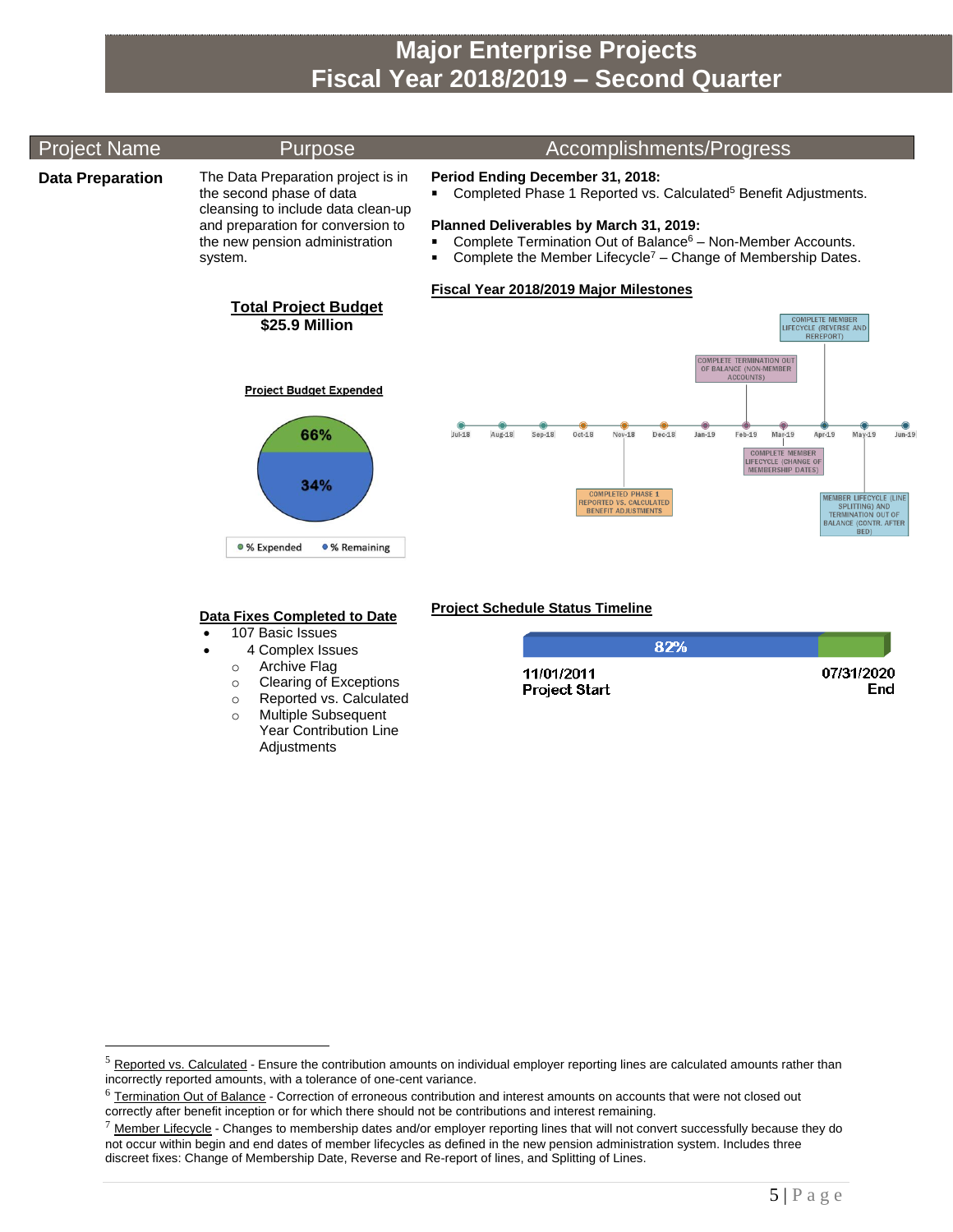| <b>Project Name</b>     | Purpose                                                                                                                                                                                                                                                                                                                                         | <b>Accomplishments/Progress</b>                                                                                                                                                                                                                                                                                                                                                                                                                                                                                                                                                           |
|-------------------------|-------------------------------------------------------------------------------------------------------------------------------------------------------------------------------------------------------------------------------------------------------------------------------------------------------------------------------------------------|-------------------------------------------------------------------------------------------------------------------------------------------------------------------------------------------------------------------------------------------------------------------------------------------------------------------------------------------------------------------------------------------------------------------------------------------------------------------------------------------------------------------------------------------------------------------------------------------|
| <b>Pension Solution</b> | The Pension Solution project will<br>replace CalSTRS legacy pension<br>administration system to<br>increase the organization's ability<br>to respond to business and<br>customer needs; enhance<br>services to members.<br>beneficiaries, staff and<br>employers; gain long-term<br>operational efficiencies; and<br>improve internal controls. | Period Ending December 31, 2018:<br>Completed Functional Rollout 2 joint application development (JAD)<br>sessions.<br>Conducted BenefitConnect <sup>8</sup> functionality demonstrations (2 of 5) for<br>$\blacksquare$<br>Functional Rollout 2.<br>Completed External Interface partner engagement approach (Stage 1).<br>Completed Interface JAD sessions.<br>Planned Deliverables by March 31, 2019:<br>Conduct BenefitConnect functionality demonstration (3rd of 5) for<br><b>Functional Rollout 2.</b>                                                                             |
|                         | <b>Total Project Budget</b><br>\$285.8 Million                                                                                                                                                                                                                                                                                                  | <b>Fiscal Year 2018/2019 Major Milestones</b>                                                                                                                                                                                                                                                                                                                                                                                                                                                                                                                                             |
|                         | <b>Project Budget Expended</b><br>49%<br>51%<br>• % Expended<br>• % Remaining                                                                                                                                                                                                                                                                   | EGIN FUNCTIONAL ROLLOUT<br><b>EMPLOYER REPORTING</b><br>UNCTIONALITY CONTRACTOR<br><b>ACCEPTANCE TEST</b><br>COMPLETED NEW FILE FORMAT<br><b>JAD SESSIONS</b><br><b>FUNCTIONAL ROLLOUT 3</b><br>FIT/GAP ANALYSIS<br>Sep-18<br>$Oct-18$<br><b>Nov-18</b><br>$Dec-18$<br>$Jan-19$<br>Feb-19<br>$Mar-19$<br>$Arr-19$<br>$May-19$<br>$Jun-19$<br>$10-18$<br>Aug-18<br>BEGIN FUNCTIONAL ROLLOUT 2<br>COMPLETE FUNCTIONAL<br><b>ROLLOUT 2 DESIGN</b><br><b>CONTRACTOR ACCEPTANCE</b><br><b>TEST</b><br><b>BEGIN FUNCTIONAL ROLLOUT</b><br><b>EMPLOYER REPORTING</b><br><b>FUNCTIONALITY UAT</b> |

### **Project Schedule Status Timeline 9**

| 52%                  |            |
|----------------------|------------|
| 07/01/2014           | 01/31/2023 |
| <b>Project Start</b> | End        |

 $\overline{a}$ 

 $8$  BenefitConnect – The name of the new pension administration system developed in Neospin that will replace the current system (START).

 $9$  Pension Solution Status Timeline represents the project period beginning with the Fiscal Year 2014-15 through the July 2018 boardapproved change request of January 2023.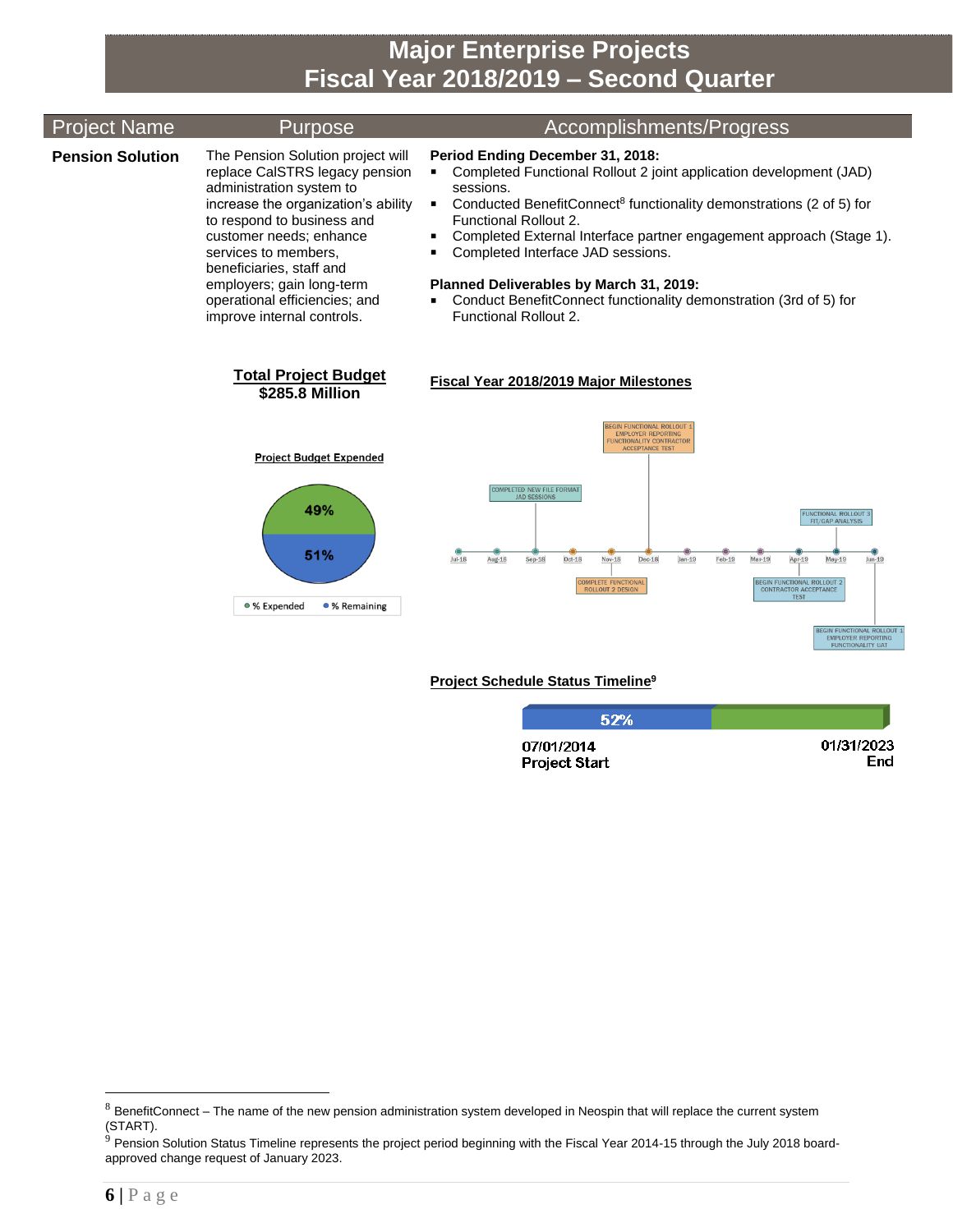## Project Name Purpose Accomplishments/Progress

### **SAP SuccessFactors**

 $\overline{a}$ 

The SAP SuccessFactors project will improve efficiencies by automating Human Resource processes, delivering real-time data and a self-service platform for all CalSTRS staff. The solution includes a core HR platform and tools for time management, learning and development, performance and goals, succession planning, onboarding, workforce planning and analytics. This is a multi-year project that will be implemented in phases. Employee Central is the first module and includes a core HR platform and time management.

- **Period Ending December 31, 2018:**
- EPIC approved procurement of full project scope.
- **EPIC approved funding Employee Central implementation.**
- **Project Core Team identified.**
- Engaged Procurement Team and commenced Request for Proposal (RFP) development.

#### **Planned Deliverables by March 31, 2019:**

- **Develop and release the RFP for Implementation Services.**
- **Develop and release the RFP for a contract Solution Architect.**
- Develop and release the RFP for a contract Testing Resource.
- Develop and release a Request for Personnel Action (RPA) for three back-fill resources.
- Update the business processes catalog.
- Create a Change Management Plan.

#### **Fiscal Year 2018/2019 Major Milestones**



12/01/2018 **Project Start**  06/30/2020

End

 $10$  SAP SuccessFactors – Represents an average of estimates to complete Phase 1; actual budget to be determined through the procurement process.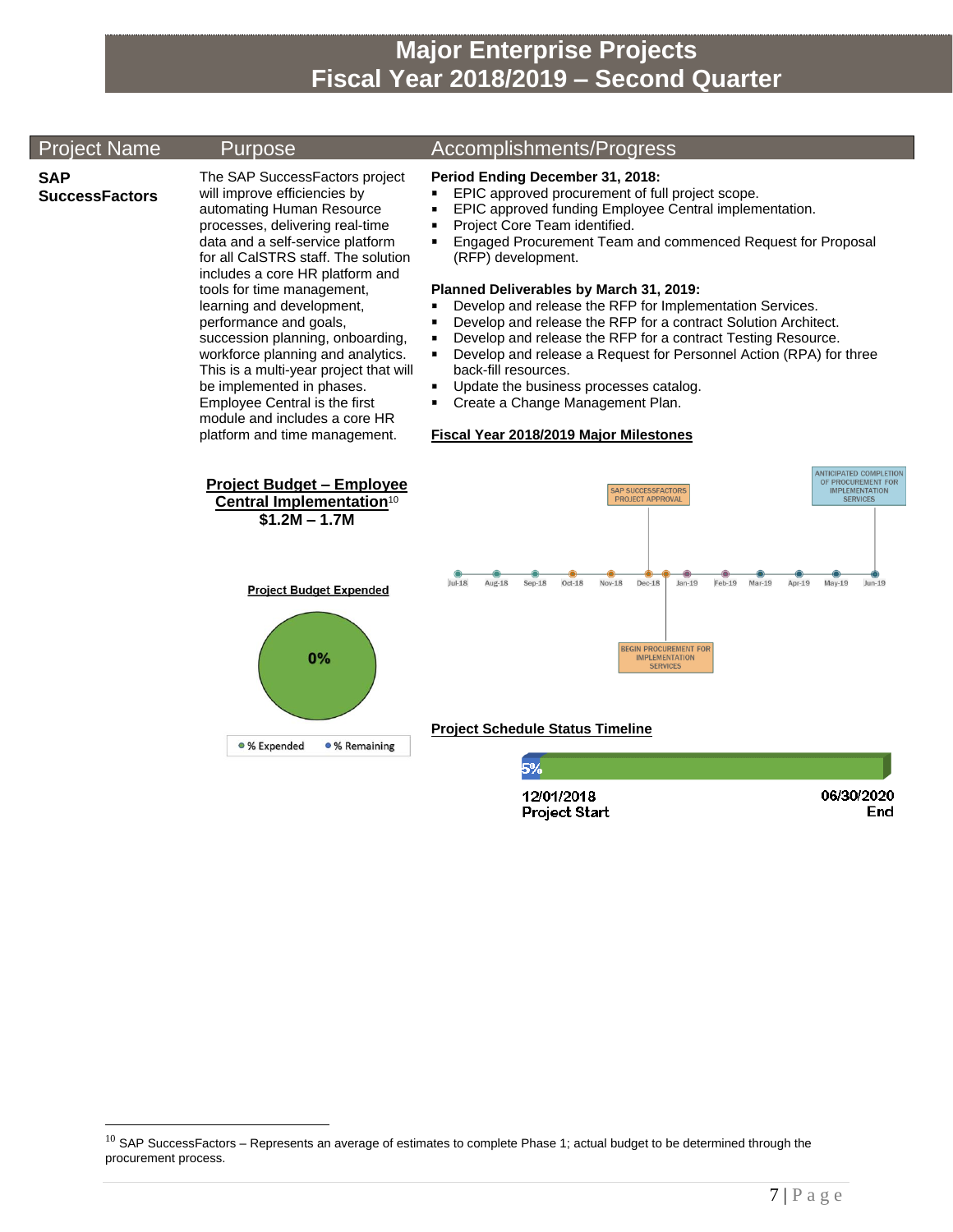## **Other Enterprise Projects – Under \$1 Million Fiscal Year 2018/2019 – Second Quarter**

| <b>Other Projects</b>                                                                                                                                                                                                                                                                                                                                                        | Project<br><b>Duration</b> | <b>Schedule</b> | Project<br>Budget <sup>11</sup> | <b>Budget</b><br>Expended <sup>12</sup> | <b>Budget</b> |
|------------------------------------------------------------------------------------------------------------------------------------------------------------------------------------------------------------------------------------------------------------------------------------------------------------------------------------------------------------------------------|----------------------------|-----------------|---------------------------------|-----------------------------------------|---------------|
| 2% @ 62 Retirement Formula                                                                                                                                                                                                                                                                                                                                                   |                            |                 |                                 |                                         |               |
| The 2% @ 62 Retirement Formula project will enhance the<br>current pension administration system functionality to meet the<br>requirements of Education Code section 24202.6.                                                                                                                                                                                                | Oct 2018-<br>May 2019      |                 | \$0                             | \$0                                     |               |
| <b>Biscom FAXCOM</b>                                                                                                                                                                                                                                                                                                                                                         |                            |                 |                                 |                                         |               |
| The Biscom FAXCOM project will implement an e-fax solution<br>replacing current physical fax machines and integrating with<br>other solutions: Imaging, Outlook and BenefitConnect (future)<br>while improving operational efficiencies.                                                                                                                                     | Jan 2019 -<br>Nov 2019     |                 | \$67,620                        | \$0                                     |               |
| <b>Contact Center Migration Project</b>                                                                                                                                                                                                                                                                                                                                      |                            |                 |                                 |                                         |               |
| The Contact Center Migration project will migrate from the<br>existing Contact Center solution to the new cloud platform with<br>'like-for-similar' functionality and processes.                                                                                                                                                                                             | Jun 2017 -<br>Aug 2018     | $\bullet$ 13    | \$401,428                       | \$336,085                               |               |
| <b>EIM Software Tool</b>                                                                                                                                                                                                                                                                                                                                                     |                            |                 |                                 |                                         |               |
| The EIM Software Tool project includes procurement and<br>implementation of a tool that will support effective information<br>management and governance throughout the enterprise's<br>repositories. It will manage and enforce internal controls for<br>unstructured data such as electronic documents and emails<br>related to members and internal enterprise operations. | Jun 2018-<br>Jan 2020      |                 | \$495,000                       | \$0                                     |               |
| Final Compensation (SB 1220/SB 1352)                                                                                                                                                                                                                                                                                                                                         |                            |                 |                                 |                                         |               |
| The Final Compensation project will enhance the current<br>pension administration system to make changes to the<br>calculation of final compensation to comply with SB 1220 and<br>changes to the calculation of disability and survivor benefits to<br>comply with SB 1352.                                                                                                 | Apr 2018 -<br>Oct 2019     |                 | \$0                             | \$0                                     |               |
| <b>FI\$Cal R17 Changes</b>                                                                                                                                                                                                                                                                                                                                                   |                            |                 |                                 |                                         |               |
| The FI\$Cal R17 Changes project will update file formats and<br>file transfer processes necessary to support the exchange of<br>files associated with the FI\$Cal project. Note: The State<br>Controller's Office has contacted CaISTRS and is in the<br>process of resuming this effort with limited scope of the first<br>two of six interfaces originally identified.     | Dec 2016-<br>Jan 2019      |                 | \$319,965                       | \$209,926                               |               |
| <b>Fixed Credited Interest</b>                                                                                                                                                                                                                                                                                                                                               |                            |                 |                                 |                                         |               |
| The Fixed Credited Interest project will modify the current<br>pension administration system to ensure that Defined Benefit,<br>Defined Benefit Supplement and Cash Balance contribution<br>interest accrues correctly in compliance with SB 1352.                                                                                                                           | May 2018-<br>Oct 2018      |                 | \$0                             | \$0                                     |               |

 $12$  Total Expended – Amount represents the total expended.

<sup>&</sup>lt;sup>13</sup> Project was "In Service" (Implemented) in July 2018. Resolution of remaining defects is completed.

| <b>Schedule &amp; Budget Indicators</b> | On Track | Warning | Critical | $\bullet$ Complete $\bullet$ Cancelled |  | <b>Not Started</b> |
|-----------------------------------------|----------|---------|----------|----------------------------------------|--|--------------------|
|                                         |          |         |          |                                        |  |                    |

 $\overline{a}$ 

<sup>&</sup>lt;sup>11</sup> Project Total Budget – Amount represents the sum of the projects' prior years' actual expended, remaining encumbrances, and current and future years budgeted amounts. In addition, those projects with a \$0 budget utilize internal resources and operational program budgets.